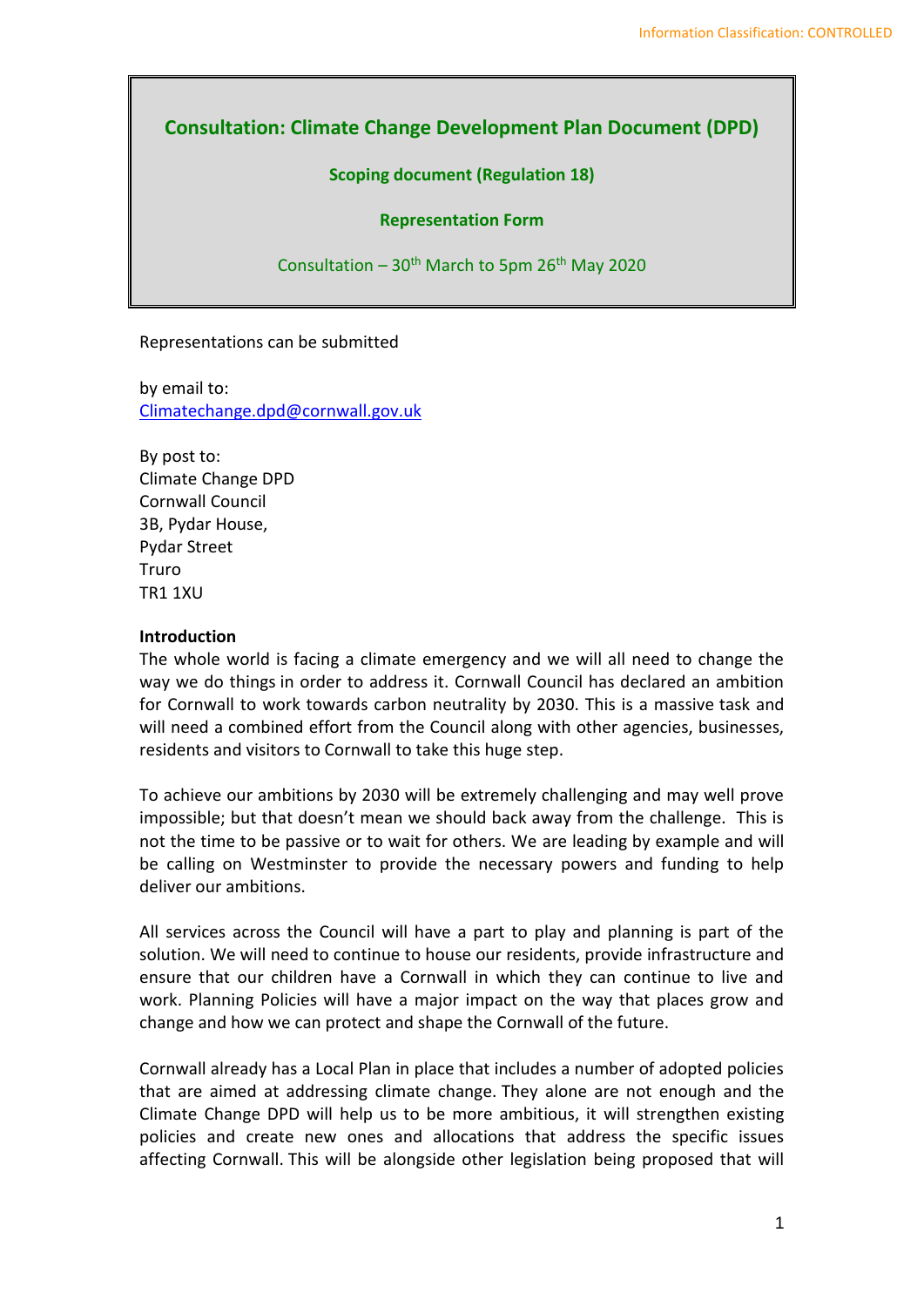give additional powers to help protect our environment and to make sure that development is sustainable and relevant and that polices are enforced.

At this stage we have begun to gather the evidence from experts and stakeholders on a wide range of themes from building to natural climate solutions. This evidence has been used to identify the issues that we think we need to address and to create some policy options to do so. This scoping paper is your chance to comment on the issues and options that we have identified and tell us whether we have missed anything that should be included.

The Climate Change emergency affects everyone, and we need to work together to address it. It's very important that you to tell us what you think and to share your ideas for the future of a more sustainable and resilient Cornwall.

For more information, please visit **www.cornwall.gov.uk/climatechangedpd** or, alternatively, or email climatechange.dpd@cornwall.gov.uk

This form has two parts. Part A asks for your contact details and Part B asks questions for you to consider and gives you the opportunity to make comments.

**Part A: Your personal details**

You **must** complete Part A for your representations to be accepted. The Council can not accept anonymous representations.

By completing this form and submitting it to the Council you are giving your consent to the processing of personal data by Cornwall Council and that any information received by the Council, including personal data, may be put into the public domain, including on the Council's website.

#### **1. Personal details.**

| Name                     | Calum Harvey-Scholes, Emily Judson         |
|--------------------------|--------------------------------------------|
| Organisation             | Energy Policy Group - University of Exeter |
|                          | (Penryn)                                   |
| Address line 1           | G2.28 Stella Turk Building                 |
| Address line 2           | Penryn Campus                              |
| Address line 3           | Penryn                                     |
| Address line 4           | Cornwall                                   |
| Postcode                 | <b>TR10 9FE</b>                            |
| Telephone number         |                                            |
| <b>Email address</b>     | e.judson@exeter.ac.uk / ch673@exeter.ac.uk |
| Preferred contact method | Email                                      |
|                          |                                            |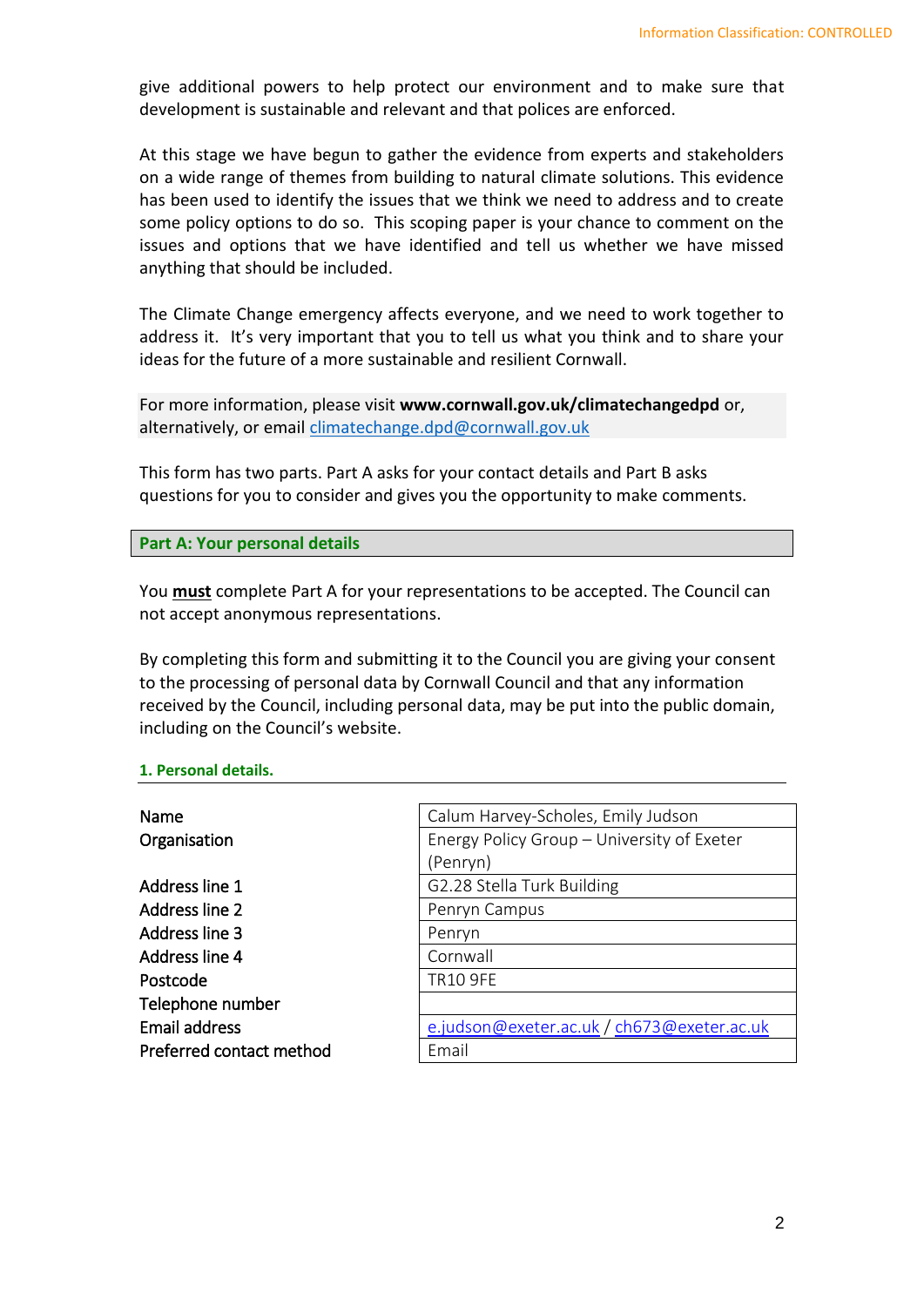#### 2. Agent details (if applicable).

| <b>Name</b>                     |                 |      |
|---------------------------------|-----------------|------|
| Organisation                    |                 |      |
| <b>Address line 1</b>           |                 |      |
| <b>Address line 2</b>           |                 |      |
| <b>Address line 3</b>           |                 |      |
| <b>Address line 4</b>           |                 |      |
| Postcode                        |                 |      |
| <b>Telephone number</b>         |                 |      |
| <b>Email address</b>            |                 |      |
| <b>Preferred contact method</b> | Email $\square$ | Post |

## **Q1 Do you wish to be notified of future stages in the Climate Change DPD including examination and adoption?**

| в |  |
|---|--|

#### **Part B: Your Representations**

#### **Our ambitions**

**Ambition: The Climate Change DPD will create new policies and allocations and strengthen those that already exist in the Local Plan. This will support Cornwall's aim to become Carbon Neutral by 2030.**

To what extent do you support the Climate Change DPD ambitions?

 $\Box$  Agree strongly

Agree somewhat

Neither agree nor disagree

Disagree somewhat

 $\Box$  Disagree strongly

Don't know

**Tell us the two things that concern you most about Climate Change?**

**1,** 

As a research group this submission focuses on providing feedback to questions in the planning document, rather than on impacts to the organisation/individual personnel. Please scroll down to the final question to find the bulk of our submission.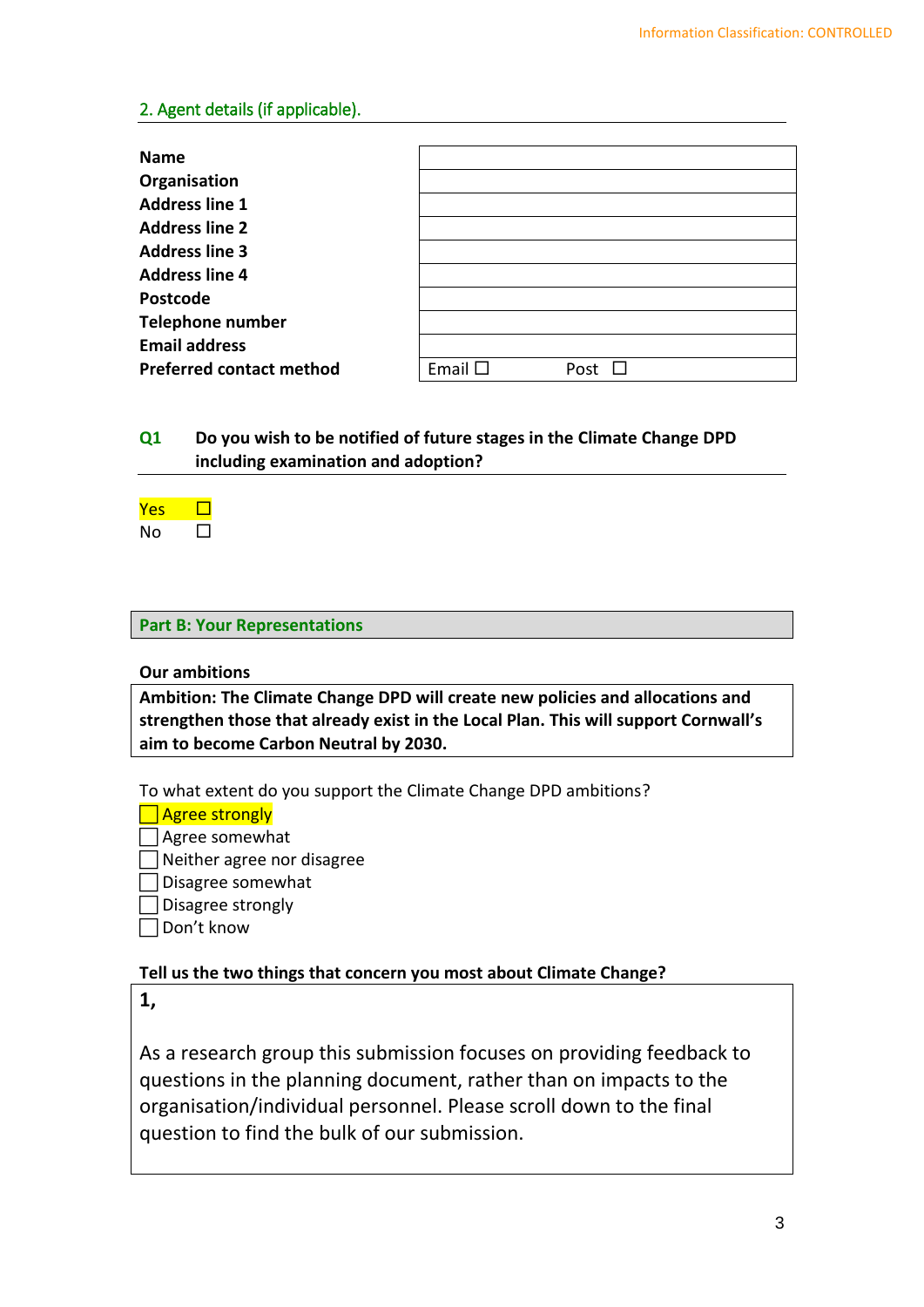# **2,**

# **What are the top two things we need to achieve first for Cornwall?**

# **1,**

# **2,**

## **The following topic areas are being considered and we will be developing policies to support them:**

Energy Efficiency Renewable Energy Natural Climate Solutions Coastal Change and Flood Management Transport Agriculture and rural Issues Town Centre Densification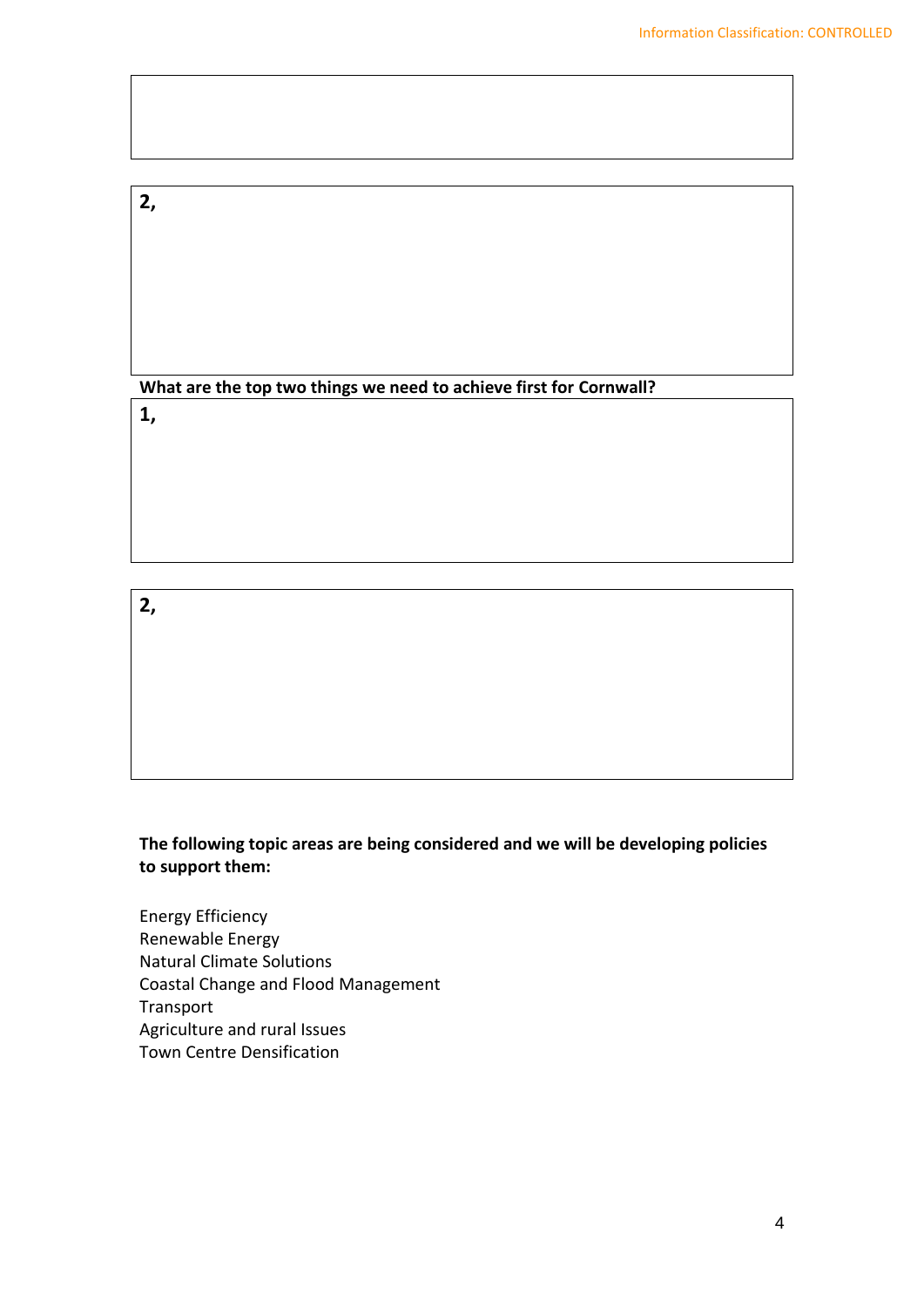## **Is there a topic or theme not listed above that you think we should investigate and why is this so important to you?**

|--|

## **Our ambition is to create planning policies that help Cornwall's aim to achieve carbon neutrality by 2030. What policies do you think would be most effective against climate change?**

Policies prioritising the decarbonisation of all energy vectors – electricity, heat, transport and buildings. Cornwall has excellent renewable energy resources which hold potential to accelerate the transition to renewable energy. Heat, transport and buildings present harder challenges, particularly in a rural area. Prioritising these energy vectors, and providing clear policy direction on their decarbonisation, will be crucial for achieving the Net Zero target.

## **What do you expect the impacts of new planning policy could have on your business, organisation or community?**

We are not able to comment on the impacts to the university as a whole, however we suggest that input may be sought (if it has not been submitted already) from the University's Climate Emergency team via [climateemergency@exeter.ac.uk.](mailto:climateemergency@exeter.ac.uk)

As a research group we would be interested in future opportunities for partnership and research connection as the strategy progresses. We would also be happy to discuss energy-related issues emerging throughout this process, if this may be of help during phases of policy development.

We would also be happy to offer input be willing to discuss energy related issues with them in order to help them improve their policies.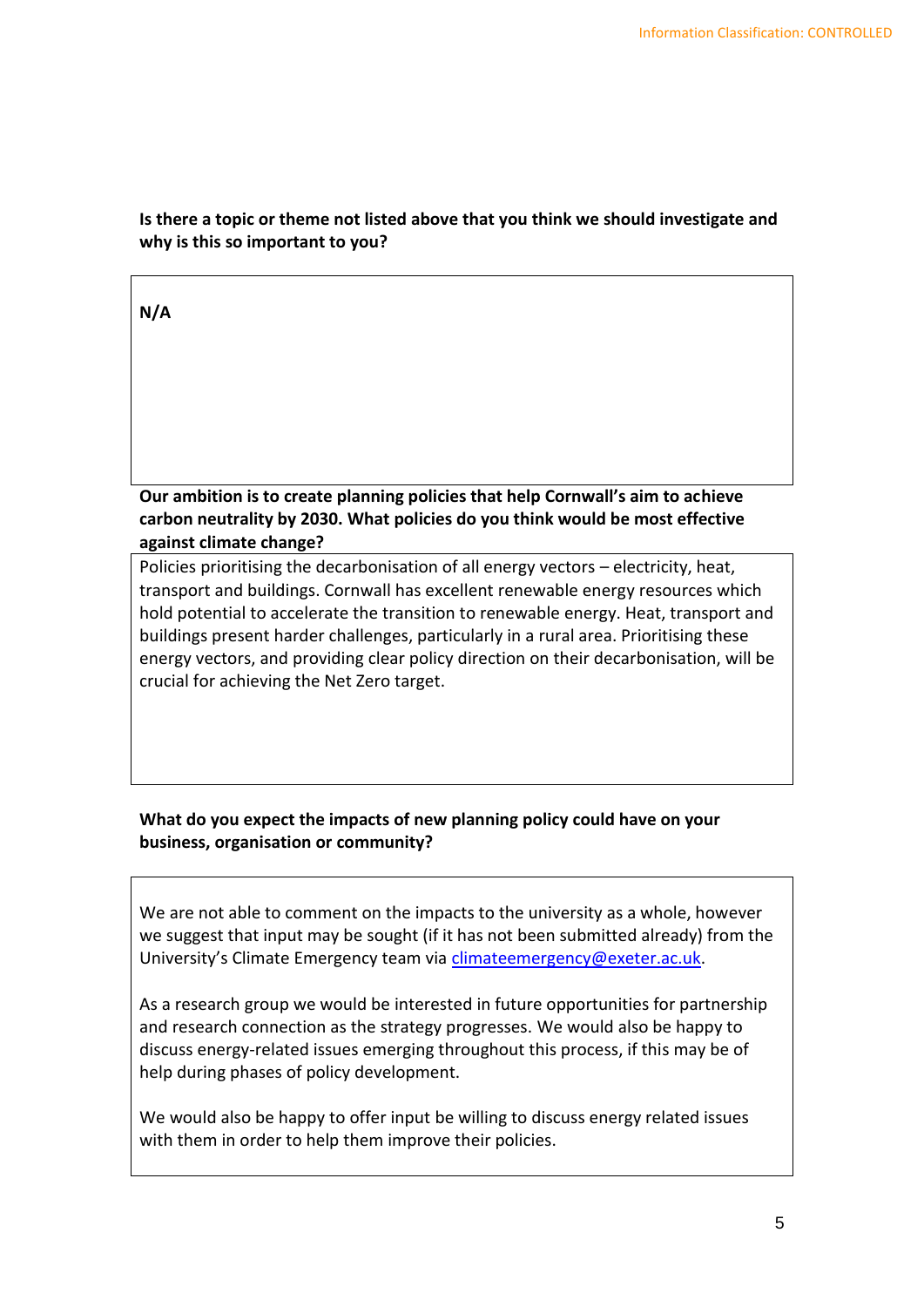#### **Do you have any other comments or any evidence for us to include?**

**Responses to questions in DPD Planning Document by thematic area are below.**

# Renewable Energy

**1) Have we picked up the right issues – are there any more that you would add?**

We agree broadly that you have identified the key issues, including the restrictive nature of planning policy since 2015 and the reducing subsidy support. We have several suggestions that would strengthen the document.

Firstly, we would query the estimates provided for future electricity demand in Cornwall. The estimate for the required renewable electricity generation capacity stated (5 times current levels) is based on analysis of future electricity consumption. This analysis is important to ensure that future generation matches future supply. We would be interested to understand in more detail the analysis behind the projected growth in electricity demand due to "both increased general demand and the additional electrification of heat and transport." We agree that electrifying heat and transport are positive solutions and that they will shift energy consumption from burning fossil fuels to consuming electricity. However, we are not aware of evidence for "increased general demand" apart from due to population growth – electricity consumption has been falling for over a decade in the UK<sup>1</sup>. Cornwall Council's projections for energy consumption in Cornwall to 2030, which account for changes in population, show a 9% reduction in total energy needed<sup>2</sup>. This suggests to us that the estimated required renewable electricity generation capacity may be overestimated.

Secondly, we agree that onshore wind and solar are cheaper and more mature markets than offshore wind and deep geothermal and may be prioritised on that basis. However, we suggest that offshore wind is already viable and will be increasingly cheap over the next 10 years. Given Cornwall's substantial coastal resources, this represents an area recommended for further exploration. We recommend that coordination with the DNO (Western Power Distribution) will be necessary in this process to ensure that there is adequate capacity on the networks, ensuring that these new sources of generation are able to reach intended load.

Thirdly, achieving carbon neutrality will require a 'smart' (digitalised) flexible range of distributed energy resources (DER) that exceed the current focus on generation

 <sup>1</sup> [https://www.theccc.org.uk/wp-content/uploads/2017/06/Roadmap-for-flexibility-services-to-](https://www.theccc.org.uk/wp-content/uploads/2017/06/Roadmap-for-flexibility-services-to-2030-Poyry-and-Imperial-College-London.pdf)[2030-Poyry-and-Imperial-College-](https://www.theccc.org.uk/wp-content/uploads/2017/06/Roadmap-for-flexibility-services-to-2030-Poyry-and-Imperial-College-London.pdf)

[London.pdf](https://www.theccc.org.uk/wp-content/uploads/2017/06/Roadmap-for-flexibility-services-to-2030-Poyry-and-Imperial-College-London.pdf)[https://assets.publishing.service.gov.uk/government/uploads/system/uploads/attac](https://assets.publishing.service.gov.uk/government/uploads/system/uploads/attachment_data/file/820708/Chapter_5.pdf) [hment\\_data/file/820708/Chapter\\_5.pdf](https://assets.publishing.service.gov.uk/government/uploads/system/uploads/attachment_data/file/820708/Chapter_5.pdf)

<sup>&</sup>lt;sup>2</sup> https://www.cornwall.gov.uk/media/3640467/E1- b -Projected-Energy-Consumption-in-[Cornwall-up-to-2030.pdf](https://www.cornwall.gov.uk/media/3640467/E1-_b_-Projected-Energy-Consumption-in-Cornwall-up-to-2030.pdf)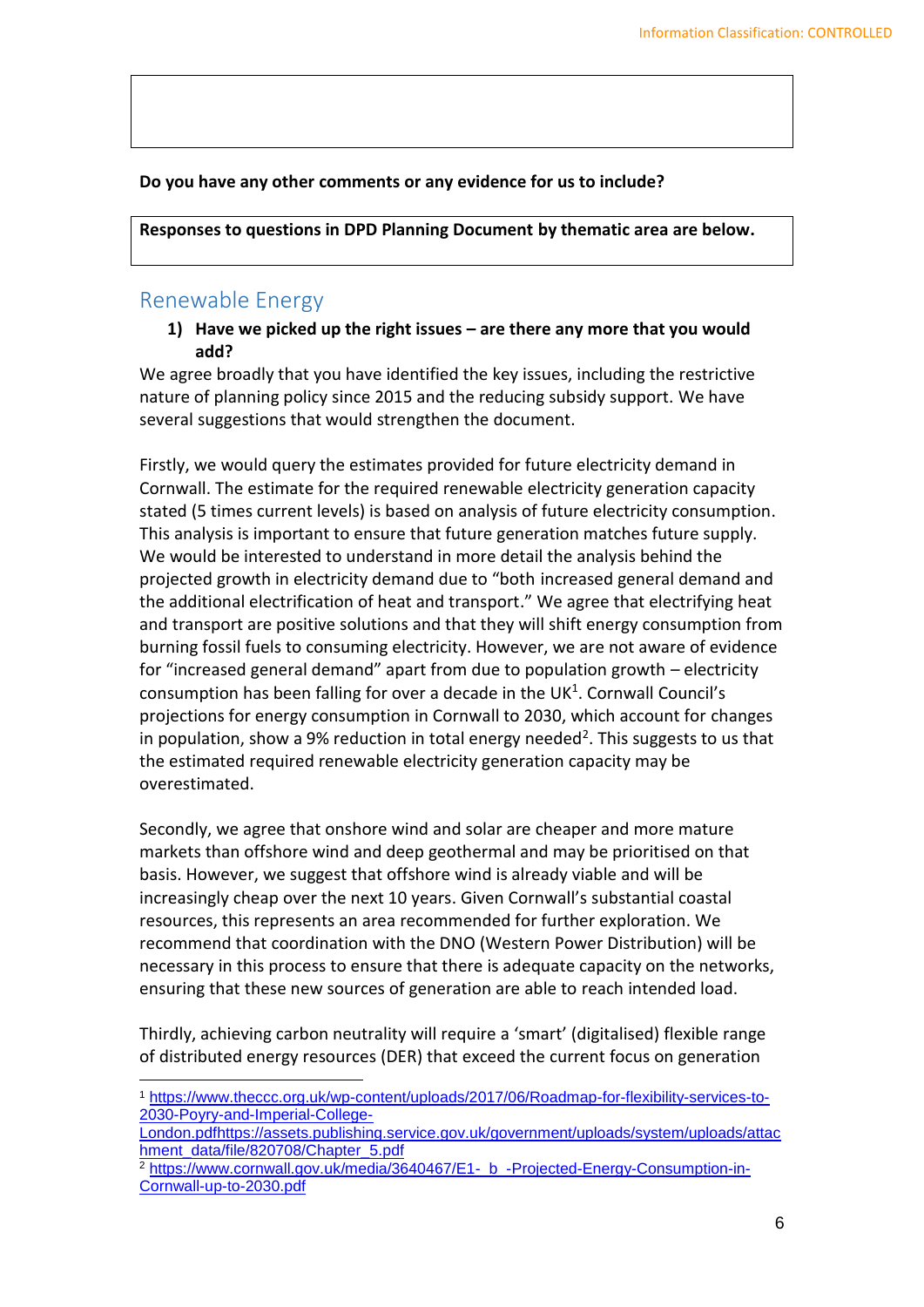technologies. While energy storage is mentioned, we would welcome more depth on this matter. We would also encourage the Council to further consider how policy and planning processes relate to broader DER infrastructure/schemes, helping to build a flexible grid that is resilient to renewable generation intermittency. For example, this could include demand-response schemes or development of a smart electric vehicle (EV) charging infrastructure. This will require planning from a whole-systems perspective, so it is essential that strands of the plan do not become 'siloed'.

Finally, we strongly advocate that people should be at the heart of our energy system<sup>3</sup>. People must not be viewed merely as consumers, but as core stakeholders involved in making decisions<sup>4</sup>. One important aspect of this is putting people first in engagement and governance processes. The Centre for Sustainable Energy has produced expert guidance for community engagement and related it to energy infrastructure development<sup>5</sup>.

#### **2)** Are the policy approaches that we are suggesting about right – is there **anything missing?**

In the main, we agree with the direction of the policies outlined. However, we advocate for inclusion of two further points.

Firstly, communities should have a more central role in decision-making and engagement processes should be improved. This could be stipulated in local development policy. There could also be more support offered for community-led and community-owned projects.

Secondly, energy system digitalisation is nationally understood to be an essential enabler of a flexible and resilient decarbonised energy system<sup>678</sup>. Engagement with digitalisation represents a notable omission in the current planning document (there is one mention of digital on p.28 relating to the potential of online shopping can reduce personal travel). The potential for digitalisation to support multi-sector decarbonisation should be considered in the Council's policy and planning development.

## **3) Is there anything else that should be included in this thematic area?** In constructing a digitalisation strategy to support Net Zero goals, the Council must also consider the development of Cornwall's digital skills and infrastructure. Connectivity across Cornwall (broadband and mobile data) is patchy and there are significant disparities in digital skills. Both of these factors could potentially act as

<sup>3</sup> [http://projects.exeter.ac.uk/igov/presentation-putting-people-at-the-heart-of-the-energy](http://projects.exeter.ac.uk/igov/presentation-putting-people-at-the-heart-of-the-energy-system/)[system/](http://projects.exeter.ac.uk/igov/presentation-putting-people-at-the-heart-of-the-energy-system/)

<sup>&</sup>lt;sup>4</sup> [http://projects.exeter.ac.uk/igov/working-paper-people-demand-and-governance-in-future](http://projects.exeter.ac.uk/igov/working-paper-people-demand-and-governance-in-future-energy-systems/)[energy-systems/](http://projects.exeter.ac.uk/igov/working-paper-people-demand-and-governance-in-future-energy-systems/)

<sup>5</sup> [https://www.cse.org.uk/local-energy/download/best-practice-in-community-engagement](https://www.cse.org.uk/local-energy/download/best-practice-in-community-engagement-projects-378)[projects-378](https://www.cse.org.uk/local-energy/download/best-practice-in-community-engagement-projects-378) ;<https://www.cse.org.uk/projects/view/1315>

<sup>6</sup> [https://es.catapult.org.uk/wp-content/uploads/2019/06/Catapult-Energy-Data-Taskforce-](https://es.catapult.org.uk/wp-content/uploads/2019/06/Catapult-Energy-Data-Taskforce-Report-A4-v4AW-Digital.pdf)[Report-A4-v4AW-Digital.pdf](https://es.catapult.org.uk/wp-content/uploads/2019/06/Catapult-Energy-Data-Taskforce-Report-A4-v4AW-Digital.pdf)

<sup>7</sup>[https://assets.publishing.service.gov.uk/government/uploads/system/uploads/attachment\\_dat](https://assets.publishing.service.gov.uk/government/uploads/system/uploads/attachment_data/file/633442/upgrading-our-energy-system-july-2017.pdf) [a/file/633442/upgrading-our-energy-system-july-2017.pdf](https://assets.publishing.service.gov.uk/government/uploads/system/uploads/attachment_data/file/633442/upgrading-our-energy-system-july-2017.pdf)

<sup>8</sup> <https://www.energyrev.org.uk/>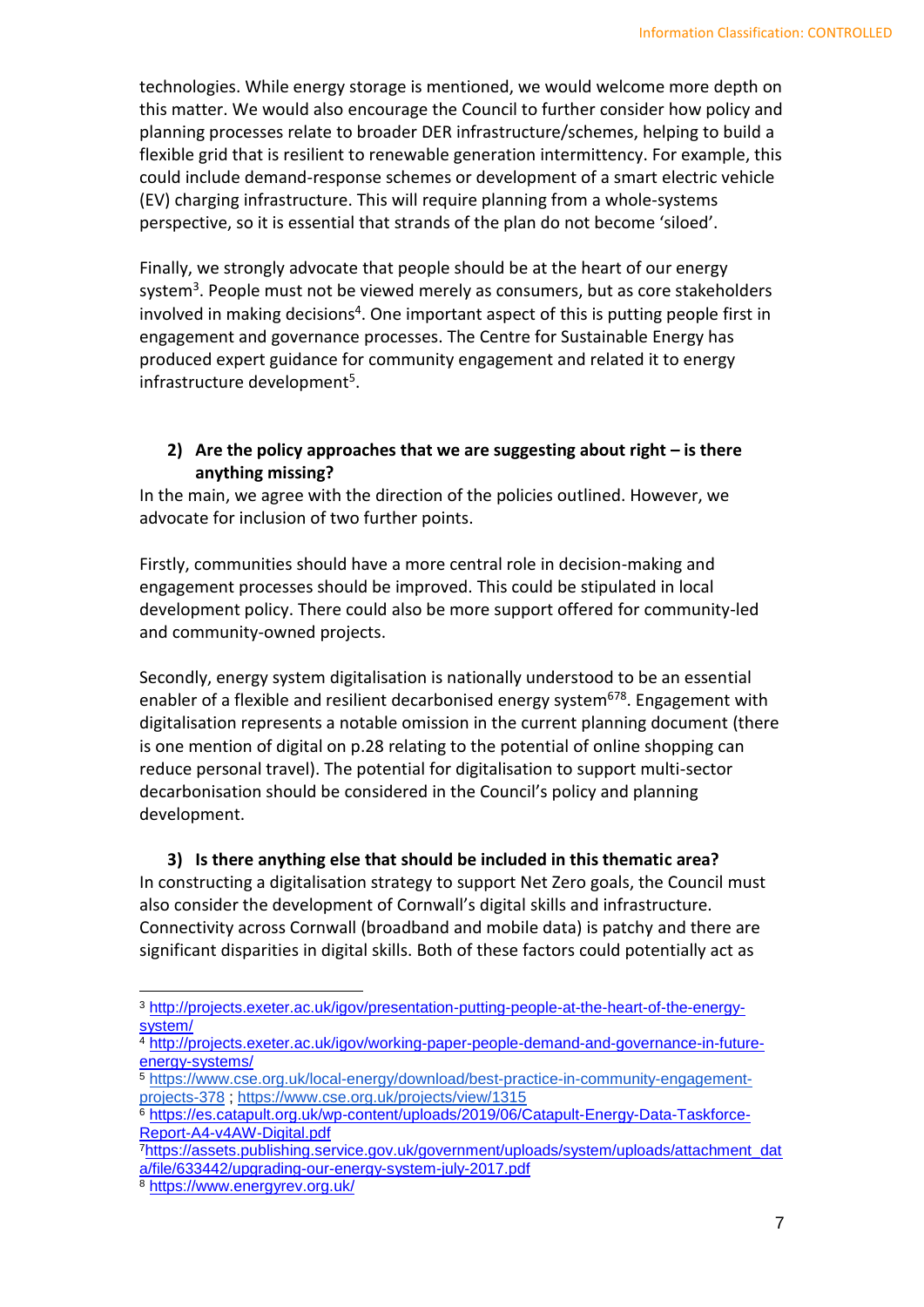barriers to technological development and adoption. We therefore recommend that the Council considers digital infrastructure and skills development in relation to Net Zero goals.

# Energy Efficiency

**4) Have we picked up the right issues – are there any more that you would add?** We largely agree that you have highlighted the relevant issues here. We agree that insulating existing buildings is a priority and that regulatory incentives can be a useful tool to accelerate this. It is our view that quality energy efficiency retrofit and heat pumps will be crucial to decarbonising heat in buildings.

The document observes that "the opportunities for [heat pumps or low carbon heat networks] are likely to be limited in Cornwall." We agree that opportunities for heat networks are limited to densely populated areas. We do not agree that opportunities for heat pumps are limited in Cornwall; there are a number of local characteristics (including many off-gas grid homes and relatively mild air temperatures) which favour heat pumps for a range of practical, economic and technical reasons.

Building new homes and non-residential buildings to a high standard of energy efficiency costs money upfront, though this is recouped over time through reduced energy costs. There are equity issues here: the lower living costs associated with more energy efficient homes can be inaccessible to those on lower incomes who are unable to afford more expensive properties. It is not sustainable to trade off affordability against carbon savings – policy must aim to address both.

We are concerned by the suggestion of using 'carbon offsetting' to 'achieve zero carbon buildings'. Retrofitting is unavoidably more disruptive than insulating well during construction. Building new homes to a reduced standard and directing funds towards insulating existing homes appears to be of limited benefit: we find ourselves with wellinsulated old homes and new homes in need of better insulation. We have more homes, but we still need to insulate many of them, and with added disruption once construction has finished.

#### **5) Are the policy approaches that we're suggesting about right – is there anything missing?**

We are in agreement with the ambition of the proposed policy to go beyond building regulations. We do not understand the reason for slightly reduced ambition (19% reduction in carbon emissions) in Scenario 1, where greater powers are assumed, than in Scenario 2 (20% carbon emissions reduction). We would like to see greater ambition in Scenario 1 (stipulations about heating or electricity generation, for example).

**6) We are undertaking a refresh of our Strategic Viability Assessment to support these policies, but do you have any other comments on the likely impacts on viability of the policy suggestions?**

No comment

**7) Is there anything else that should be included in this thematic area?** No comment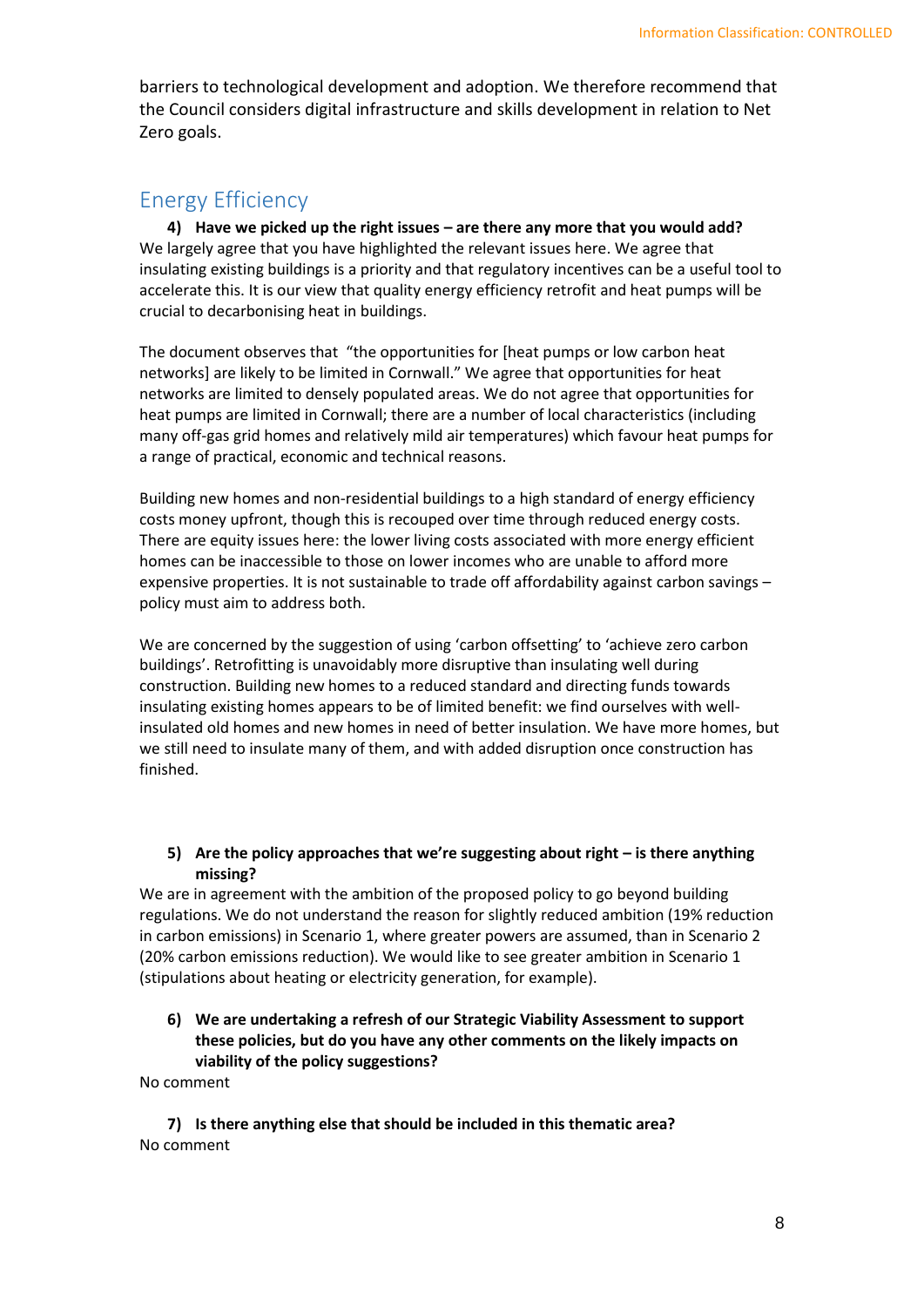# **Transport**

#### **8) Have we picked up the right issues – are there any more that you would add?**

We broadly agree with the content of the DPD document. As raised in response to the renewable energy section, we would encourage consideration of two further points.

Firstly, the development of EV charging infrastructure should be considered through a whole energy systems planning lens – connected with other DER infrastructure and flexibility schemes.

Secondly, digitalisation offers potential to support carbon reduction of private vehicle travel, as well as new solutions to help balance the electricity grid - for example smart charging or vehicle to grid (V2G) schemes.

The Council may wish to consider recommendations made in a recent report from the Energy Systems Catapult EV Taskforce<sup>9</sup>.

## **9) Is the policy approach that we're suggesting about right – is there anything missing?**

No comment

**10) Is there anything else that should be included in this thematic area?** No comment

#### **Thank you for taking the time to respond.**

**Please ensure your response reaches us by 5pm on Tuesday 26th May 2020.** By email to: climatechange.dpd@cornwall.gov.uk

By post to: Climate Change DPD Cornwall Council 3B, Pydar House,

 <sup>9</sup> <https://es.catapult.org.uk/reports/energising-our-electric-vehicle-transition/>